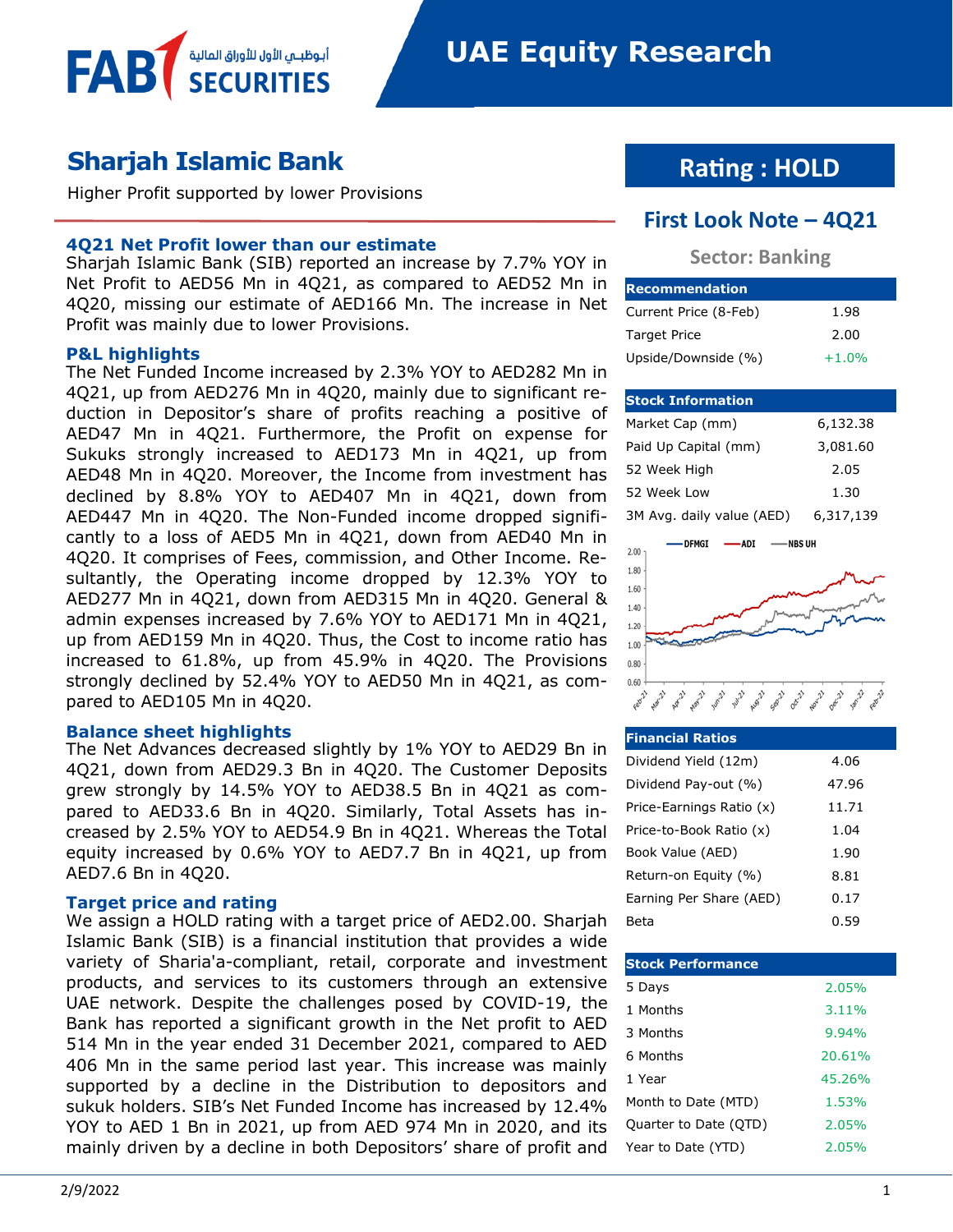## أبوظبـي الأول للأوراق المالية<br>SECURITIES FA

Profit expense on sukuks to AED 391 Mn and AED 173 Mn, respectively in 2021. Furthermore, the Bank has reported an increase by 16.8% YOY in Investment, Fees, commission and Other income reaching AED 333 Mn for the yar ended 31 December 2021 compared to AED 285 Mn in 2020. Resultantly, the Total Operating Income has increased to AED 1.33 Bn, up from AED 1.2 Bn in 2020. While the Bank has recorded an increase by 2.7% YOY in General & Admin expenses to AED 577 Mn, as compared to AED 561 Mn in 2020. Therefore, the Cost to income (C/I) ratio has significantly dropped to 43.2%, down from 46% in 2020. The Net Operating income, before impairments has increased by 21.9% YOY reaching AED 851 Mn in the year ended 2021, up from AED 698 Mn in similar period of 2020. Moreover, the Impairment on financial assets – net of recoveries dropped by 4.4% YOY to AED 245 Mn, compared to AED 256 Mn in 2020. On the other hand, the Bank has been successfully pursuing a strategy of stable growth in its financial position, with an increase by 2.5% YOY in the Total Assets reaching AED 55 Bn at the end of 2021. Liquid assets stood at 26.1% of the total assets at the end of year 2021 compared to 20.9% at the same period in 2020. Moreover, the Net Advances have slightly dropped by 0.9% YOY to AED 29 Bn in 2021. While the Customer Deposits have notably increased by 14.5% YOY reaching AED 38.5 Bn for the year ended 31 December 2021. Thus, the Advances to deposits (ADR) ratio stood strong at 75.4% and in line with the management's strategic objectives. According to the Group's liquidity management policies, the Balance due to banks declined by AED 1.7 Bn reaching AED 4.2 Bn at the end of year 2021. Moreover, the Sukuk payable declined by AED 1.8 Bn and stood at AED 3.7 Bn in 2021, due to the repayment of USD 500 Mn in the third quarter of 2021. Bank's Total Equity increased to AED 7.7 Bn in 2021, showing how the bank is strongly capitalized. As a result of prudent management overlays and strict risk management policies, the NPL ratio stood at 4.89% as at the end of year 2021. SIB's Coverage ratio has improved reaching 95.8% in the year ended 31 December 2021, driven by the Banks prudent approach to provisions and NPLs. The Revaluation loss on investment properties strongly increased to AED 92.1 Mn in 2021, up from AED 36 Mn in 2020, mainly due to the fair value policy adopted by the Bank. The Bank profitability ratios such as ROAA and ROAE have both increased to 0.95% and 6.7% in 2021, respectively. Based on our analysis we assign a HOLD rating on the stock.

#### **SIB - Relative Valuation**

| (at CMP)       | 2017  | 2018    | 2019  | 2020  | 2021  |
|----------------|-------|---------|-------|-------|-------|
| P/E(x)         | 11.55 | 12.23   | 11.55 | 15.23 | 11.65 |
| P/B(x)         | 1.11  | 1.13    | 1.07  | 1.05  | 1.04  |
| Dividend Yield | 3.8%  | $0.0\%$ | 2.4%  | 4.0%  | 4.0%  |

*FABS estimate & Co Data*

**SIB - P&L**

| AED mm                         | 4Q20   | 3Q21   | 4Q21   | 4Q21F  | Var       | YOY Ch    | QOQ Ch    | 2020   | 2021   | Change   |
|--------------------------------|--------|--------|--------|--------|-----------|-----------|-----------|--------|--------|----------|
| Income from fin. & Leasing     | 447    | 414    | 407    | 443    | $-7.9%$   | $-8.8%$   | $-1.6\%$  | 1,728  | 1,658  | $-4.1%$  |
| Depositors' share of profit    | $-123$ | $-140$ | 47     | $-164$ | <b>NM</b> | <b>NM</b> | <b>NM</b> | $-577$ | $-391$ | $-32.3%$ |
| Profit expense on Sukuks       | $-48$  | 0      | $-173$ | 0      | <b>NA</b> | <b>NM</b> | <b>NA</b> | $-177$ | $-173$ | $-2.3%$  |
| Net funded income              | 276    | 274    | 282    | 279    | 1.1%      | 2.3%      | 2.8%      | 974    | 1,094  | 12.4%    |
| Fees and commissions           | 40     | 97     | $-5$   | 73     | <b>NM</b> | <b>NM</b> | <b>NM</b> | 249    | 241    | $-3.2%$  |
| Total non-funded income        | 40     | 97     | -5     | 73     | <b>NM</b> | <b>NM</b> | <b>NM</b> | 249    | 241    | $-3.2%$  |
| <b>Total operating income</b>  | 315    | 372    | 277    | 352    | $-21.3%$  | $-12.3%$  | $-25.6%$  | 1,223  | 1,335  | 9.2%     |
| General & admin. Expenses      | $-159$ | $-136$ | $-171$ | $-141$ | 21.1%     | 7.6%      | 25.5%     | $-561$ | $-577$ | 2.7%     |
| <b>Pre provision profit</b>    | 157    | 236    | 106    | 210    | $-49.8%$  | $-32.4%$  | $-55.1%$  | 662    | 759    | 14.7%    |
| Provisions                     | $-105$ | $-67$  | $-50$  | $-45$  | 11.3%     | $-52.4%$  | $-25.9%$  | $-256$ | $-245$ | $-4.4%$  |
| <b>Net profit</b>              | 52     | 169    | 56     | 166    | $-66.2%$  | 7.7%      | $-66.7%$  | 406    | 514    | 26.7%    |
| <b>FARS</b> estimate & Co Data |        |        |        |        |           |           |           |        |        |          |

*FABS estimate & Co Data*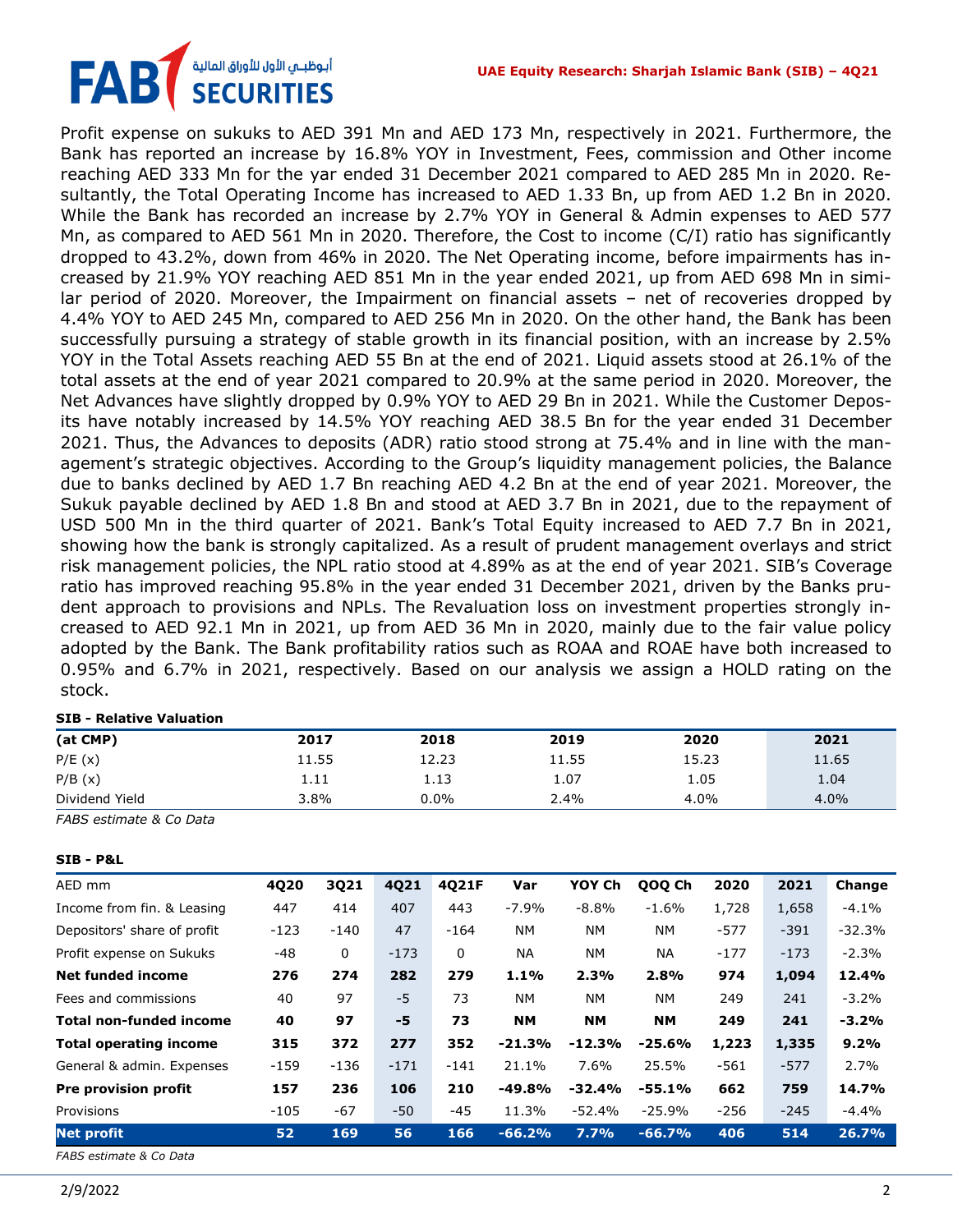# **FAB** *SECURITIES*

#### **SIB - KPI**

| AED mm          | 4Q20  | 3Q21  | 4Q21    | YOY Ch   | QOQ Ch   | 2020  | 2021  | Change |
|-----------------|-------|-------|---------|----------|----------|-------|-------|--------|
| Net FI/OI       | 79.6% | 73.8% | 102.0%  | 2,233    | 2,817    | 79.6% | 81.9% | 23     |
| <b>NIM</b>      | 2.3%  | 2.5%  | $2.4\%$ | 10       | $-4$     | 2.3%  | 2.4%  | 0.8    |
| <b>NIS</b>      | 2.3%  | 2.5%  | $2.4\%$ | 11       | -3       | 2.3%  | 2.4%  | 1.0    |
| Fees & comms/OI | 20.4% | 26.2% | $-2.0%$ | $-2,233$ | $-2,817$ | 20.4% | 18.1% | $-23$  |
| Cost to income  | 45.9% | 36.6% | 61.8%   | 1,587    | 2,514    | 45.9% | 43.2% | $-27$  |
| Provisions/PPP  | 38.7% | 28.5% | 47.0%   | 834      | 1,854    | 38.7% | 32.2% | -64    |
| NP/OI           | 33.2% | 45.3% | 20.3%   | $-1,292$ | $-2,508$ | 33.2% | 38.5% | 53     |
| ROAE            | 5.3%  | 2.2%  | 0.7%    | $-462$   | $-146$   | 5.3%  | 6.7%  | 14     |
| <b>ROAA</b>     | 0.8%  | 0.3%  | 0.1%    | $-71$    | $-21$    | 0.8%  | 0.9%  | 1      |

*FABS estimate & Co Data*

| <b>SIB- Key BS Items</b> |          |             |             |         |          |         |
|--------------------------|----------|-------------|-------------|---------|----------|---------|
| AED mm                   | 4020     | <b>1Q21</b> | <b>2Q21</b> | 3Q21    | 4021     | YOY Ch  |
| <b>Net Advances</b>      | 29,269   | 29,327      | 29,292      | 29,551  | 29,009   | $-0.9%$ |
| QOQ change               | $-0.9\%$ | 0.2%        | $-0.1\%$    | $0.9\%$ | $-1.8\%$ |         |
| <b>Total Assets</b>      | 53,601   | 54,919      | 54,351      | 54,510  | 54,957   | 2.5%    |
| QOQ change               | 0.5%     | 2.5%        | $-1.0\%$    | 0.3%    | 0.8%     |         |
| <b>Customer deposits</b> | 33,608   | 35,476      | 34,992      | 36,735  | 38,494   | 14.5%   |
| QOQ change               | 3.1%     | 5.6%        | $-1.4%$     | 5.0%    | 4.8%     |         |
| <b>Total Equity</b>      | 7,645    | 7,492       | 7,615       | 7,708   | 7,695    | 0.6%    |
| QOQ change               | $0.0\%$  | $-2.0\%$    | 1.6%        | 1.2%    | $-0.2%$  |         |

*FABS estimate & Co Data*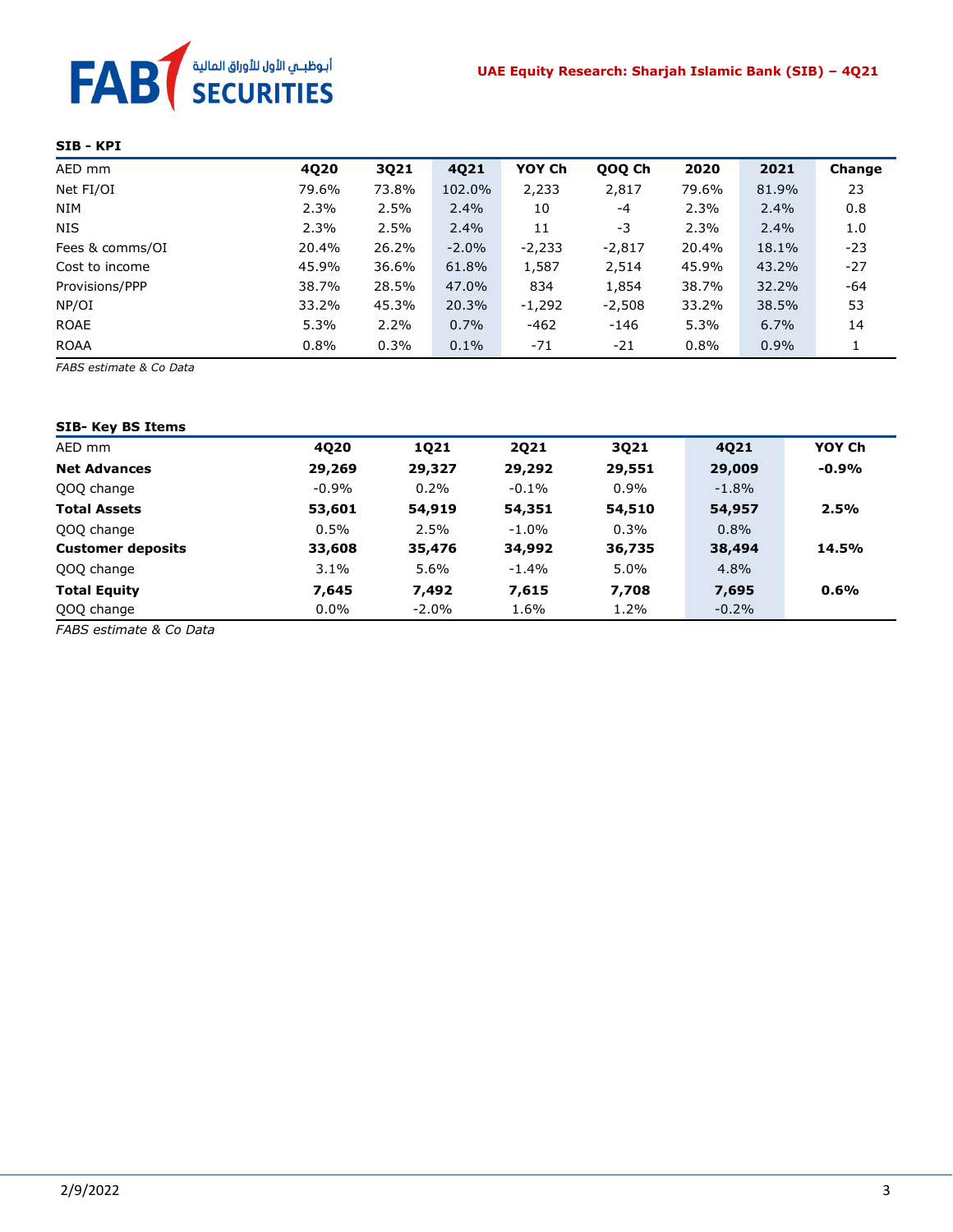# أبوظبـي الأول للأوراق المالية<br>SECURITIES FAB

#### **Research Rating Methodology:**

| Rating            | Upside/Downside potential       |
|-------------------|---------------------------------|
| <b>BUY</b>        | Higher than $+15%$              |
| <b>ACCUMULATE</b> | Between +10% to +15%            |
| <b>HOLD</b>       | $1$ ower than $+10\%$ to $-5\%$ |
| <b>REDUCE</b>     | Between -5% to -15%             |
| <b>SELL</b>       | Lower than -15%                 |

#### **FAB Securities Contacts:**

## **Research Analysts** Ahmad Banihani +971-2-6161629 [ahmad.banihani@Bankfab.com](mailto:ahmad.banihani@Bankfab.com) **Sales & Execution** Abu Dhabi Head Office Trading Desk  $+971-2-6161700/1$  [Online Trading Link](http://www.nbad.com/countries/en-ae/Brokerage/WhatWeOffer/Pages/OnlineTrading.aspx) +971-2-6161777 Institutional Desk +971-4-4245765 Sales and Marketing +971-2-6161703

#### **DISCLAIMER**

This report has been prepared by FAB Securities (FABS), which is authorised by the UAE Securities and Commodities Authority, licensing registration number 604002, and is a member of the Abu Dhabi Securities Exchange and Dubai Financial Market. The information, opinions and materials contained in this report are provided for information purposes only and are not to be used, construed, or considered as an offer or the solicitation of an offer or recommendation to sell or to buy or to subscribe for any investment security or other financial instrument. The information, opinions and material in this report have been obtained and derived from publicly available information and other sources considered reliable without being independently verified for their accuracy or completeness. FABS gives no representation or warranty, express or implied, as to the accuracy and completeness of information and opinions expressed in this report. Opinions expressed are current as of the original publication date appearing on the report only and the information, including the opinions contained herein, are subject to change without notice. FABS is under no obligation to update this report. The investments referred to in this report might not be suitable for all recipients. Recipients should not base their investment decisions on this report and should make their own investigations, and obtain independent advice, as appropriate. Any loss or other consequences arising from the uses of material contained in this report shall be the sole and exclusive responsibility of the recipient and FABS accepts no liability for any such loss or consequence. The value of any investment could fall as well as rise and the investor may receive less than the original amount invested. Some investments mentioned in this report might not be liquid investments, which could be difficult to realise in cash. Some investments discussed in this report could be characterised by high level of volatility, which might result in loss. FABS owns the intellectual property rights and any other material contained in this report. No part of this report may be reproduced, utilised or modified in any form either in whole or in part or by any electronic, mechanical or other means, now known or hereafter invented, including photocopying and recording, or stored in any retrieval system without the prior consent of FABS in writing. While utmost care has been taken to ensure that the information provided is accurate and correct, neither FABS, nor its employees shall, in any way, be responsible for the contents. By accepting this document, the recipient agrees he/she has read the above disclaimer and to be bound by the foregoing limitations/ restrictions.